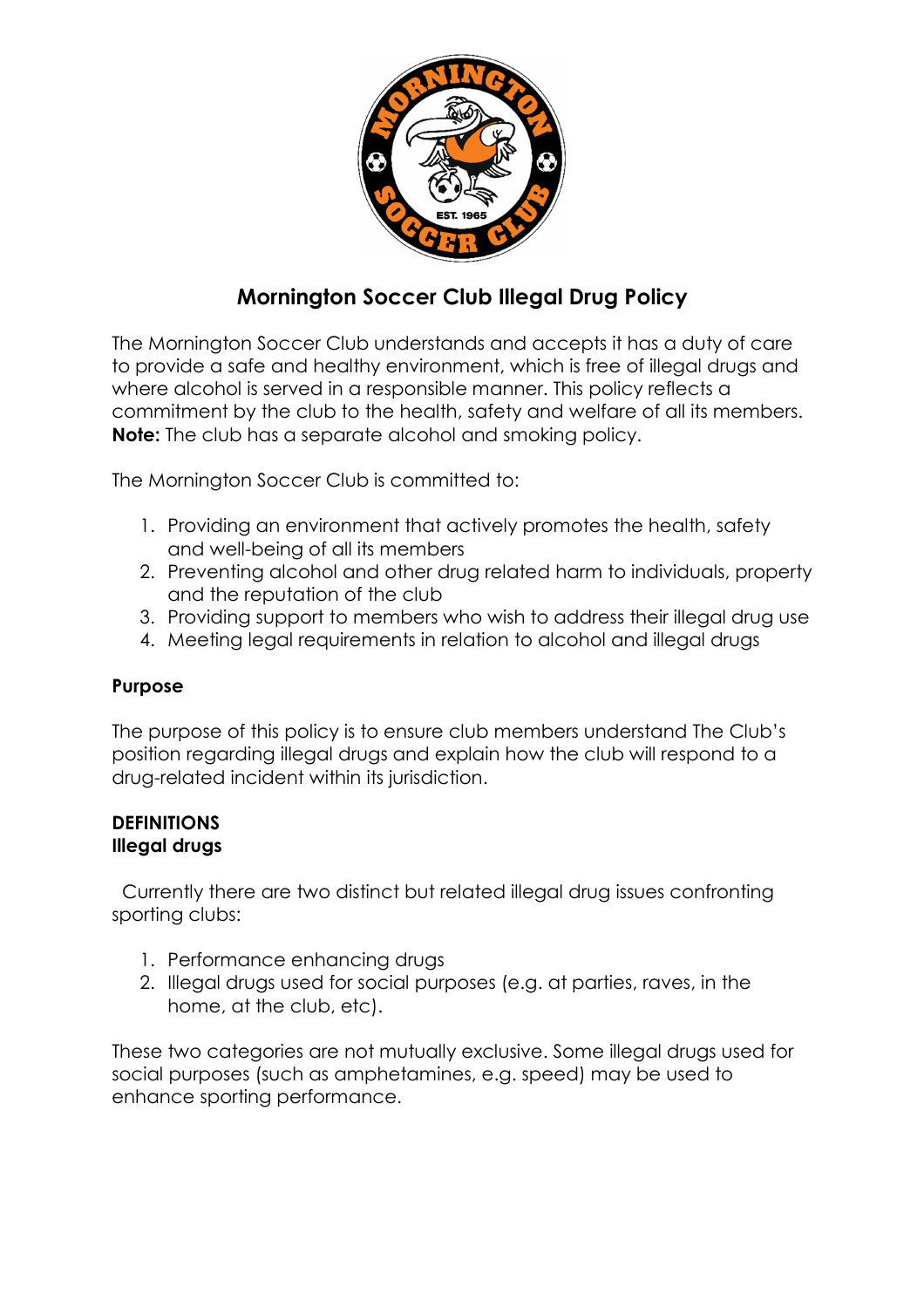## Club jurisdiction

The Club jurisdiction extends to the club premises and all activities organised by or for the club at any location or venue other than the club premises.

## **Application**

This policy applies to all members, employees, supporters and visitors of the Mornington Soccer Club. These individuals should ensure they do not attend the club if adversely affected by illegal drugs.

## Club Confidant

The Club will designate an appropriate individual to act as the 'Club Confidant'. This person may, but does not have to be the Club President or another office bearer and will be responsible for the management of all illegal drug related incidents. The Club will support this person to carry out their duties whenever required.

## Illegal Drug Use

The possession, use, distribution or selling of illegal drugs for any purposes on club premises or at any function or activity organised by the club is prohibited.

- 1. In the case of an incident involving an illegal drug, the initial actions and responses will focus on the safety and welfare of those directly and indirectly involved. All responses and actions will reflect the club's duty of care to members, visitors and all other people.
- 2. The club will investigate all apparent or alleged breaches of this policy and determine a course of action after all relevant facts and circumstances are known.
- 3. The club may refer a member who is involved in illegal drug use to a medical or health service for assistance or, and if the club deems it necessary in the circumstances, to the police.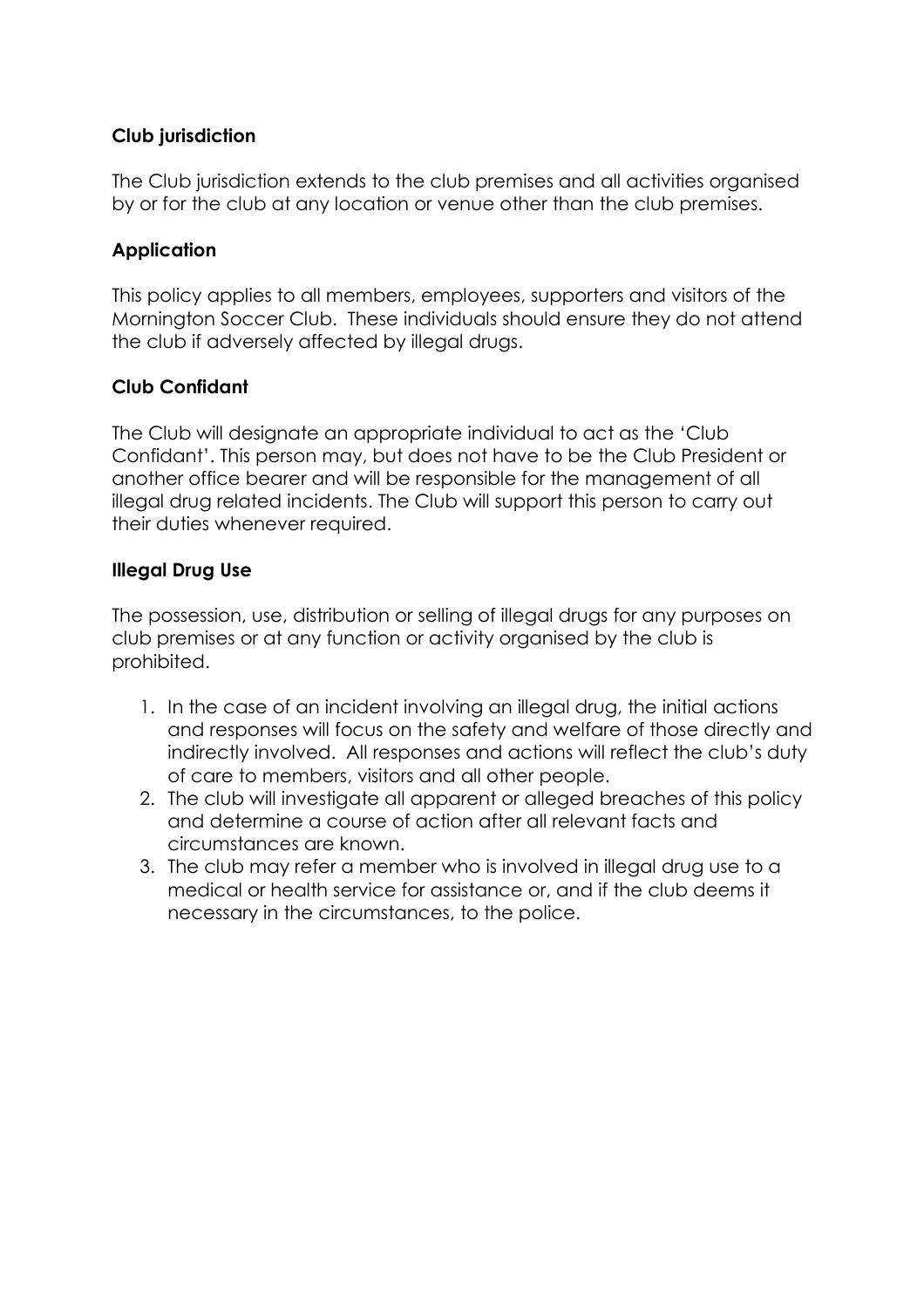# MANAGING ILLEGAL DRUG INCIDENTS

Where a club member becomes aware that illegal drug use is occurring at the club or within its jurisdiction, the member should pass on this information to the President and/or Club confidant. Should the need arise, the Club will sanction the individual(s) in line with the club's rules and policies.

The Club confidant will:

- 1. Speak to the individual(s) in private, expressing concern about their drug use;
- 2. Remind the individual(s) of the club policy and asked for a commitment that it will not happen again;
- 3. Offer options for support and referral for counselling or other help;
- 4. Leave the door open for further communication with the individual(s) concerned;
- 5. Inform the Club Committee in the event of non-compliance.

If an individual(s) is under the influence of a leagl or illegal drug at the club, the club will:

- 1. Ensure the health and safety of the individual(s);
- 2. Keep the individual under supervision and monitor them at regular intervals;
- 3. Call for medical assistance;
- 4. Arrange safe transport to take them home, unless this involves further risk;
- 5. If the person becomes violent or aggressive, contact police to ensure the safety of all;
- 6. Inform the Club Confidant (and Club Committee) as soon as possible.

# Drugs found at the club

If illegal drugs are found at the club, the Committee and/or Club confidant will be contacted as soon as possible.

The Club will:

- 1. Contact local police and request they attend the club to collect the drugs.
- 2. Record details in an incident register.
- 3. Store in a plastic bag in a secure place until collected by police.
- 4. Obtain the signature of attending police for the incident register to show the drugs have been taken into their possession.
- 5. Ask the person suspected to be in possession of the drugs to leave the premises immediately (assuming it is safe for them to do so).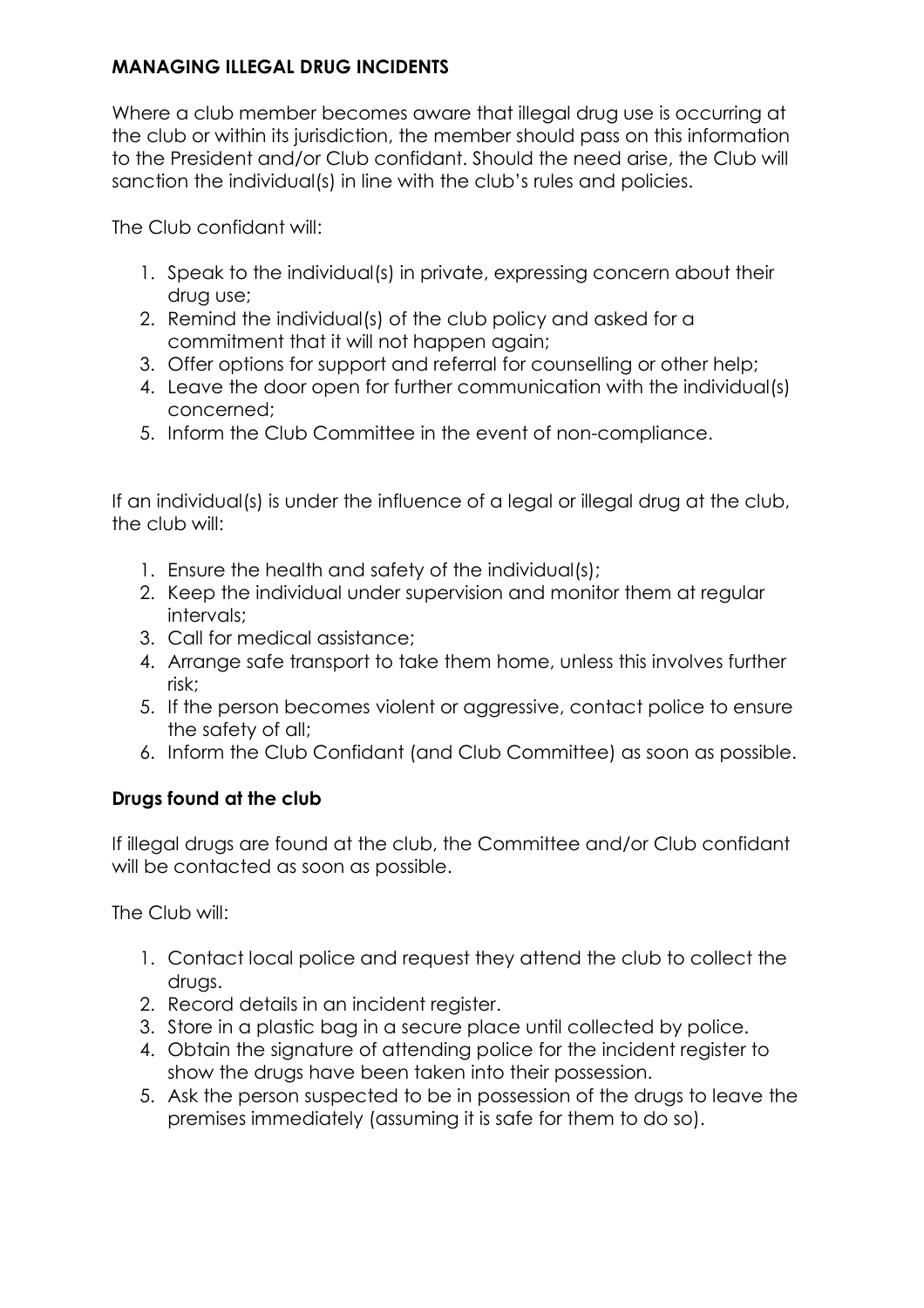## Supplying Illegal drugs

If it is suspected or known that a member is supplying illegal drugs to other members of the club, the Club confidant will:

- 1. Speak to the individual to determine if they are supplying illegal drugs to others.
- 2. If this is verified, or there is a strong belief this is occurring, The Club will contact Crime Stoppers on 1300 333 000.
- 3. If it is unable to be verified, The Club will monitor the situation and warn the individual that the matter will be reported to the police if the club has continued concerns.

# **Privacy**

- 1. Subject to its right to contact the police if necessary, The Club will maintain the privacy of those involved where possible
- 2. The Club will act with discretion when absolute confidentiality cannot be guaranteed
- 3. Club personnel will be informed on a need to know basis only

# Contacting Parents

In the interests of health and safety, the Club will contact the parents or guardian of a minor where apparent or suspected illegal drug use has occurred (unless by doing so it will place the safety of the individual at risk of greater harm)

The Club will inform all members aged under 18 years that parents will be notified if the club is aware (or strongly believes) they are using or supplying illegal drugs.

If the member is aged over 18 years, the club will determine each case on its merits and decide whether contacting parents or guardian is in the best interests of the individual.

# Contacting Police

If the Club is aware that a member is supplying illegal drugs to other members, they will notify Crime Stoppers of this activity In the case of apparent or alleged illegal drug use, the club may report a person to, or seek the advice of the police

# Medical Emergency

The Club understands that medical assistance may be required if a person has been using drugs.